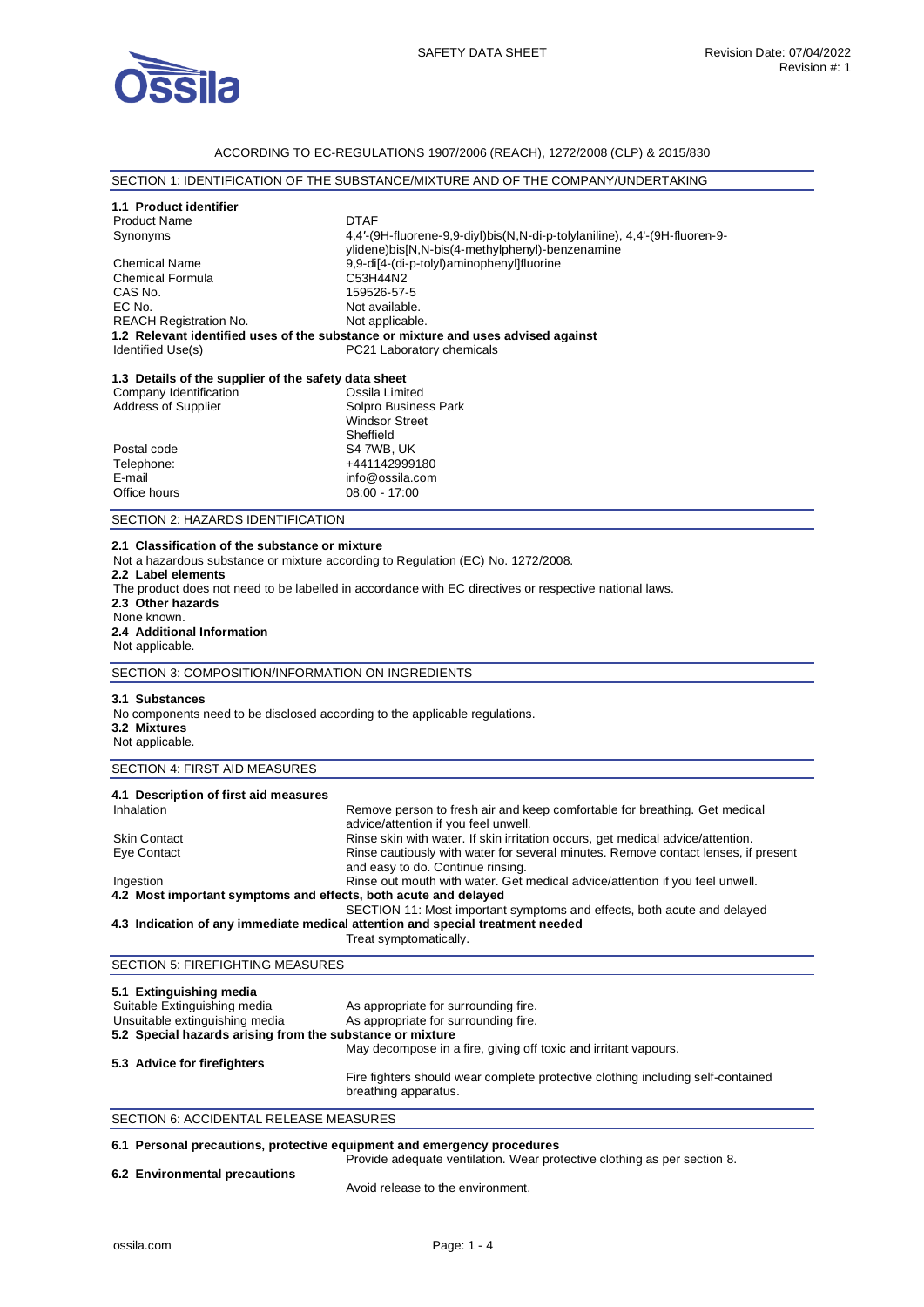

| Sweep up spilled substance but avoid making dust. Use vacuum equipment for<br>collecting spilt materials, where practicable. Dispose of contents in accordance with<br>local, state or national legislation.<br>6.4 Reference to other sections<br>See Also Section 8, 13.<br>SECTION 7: HANDLING AND STORAGE<br>7.1 Precautions for safe handling<br>Avoid breathing dust/aerosols. Use only in a well-ventilated area. Wear protective |  |  |
|------------------------------------------------------------------------------------------------------------------------------------------------------------------------------------------------------------------------------------------------------------------------------------------------------------------------------------------------------------------------------------------------------------------------------------------|--|--|
|                                                                                                                                                                                                                                                                                                                                                                                                                                          |  |  |
|                                                                                                                                                                                                                                                                                                                                                                                                                                          |  |  |
|                                                                                                                                                                                                                                                                                                                                                                                                                                          |  |  |
|                                                                                                                                                                                                                                                                                                                                                                                                                                          |  |  |
|                                                                                                                                                                                                                                                                                                                                                                                                                                          |  |  |
|                                                                                                                                                                                                                                                                                                                                                                                                                                          |  |  |
|                                                                                                                                                                                                                                                                                                                                                                                                                                          |  |  |
| clothing as per section 8.<br>7.2 Conditions for safe storage, including any incompatibilities                                                                                                                                                                                                                                                                                                                                           |  |  |
| Store in a well-ventilated place. Keep container tightly closed.                                                                                                                                                                                                                                                                                                                                                                         |  |  |
| Ambient.<br>Storage temperature                                                                                                                                                                                                                                                                                                                                                                                                          |  |  |
| Storage life<br>Product is light sensitive. Store in the dark.                                                                                                                                                                                                                                                                                                                                                                           |  |  |
| Incompatible materials<br>None known.<br>7.3 Specific end use(s)                                                                                                                                                                                                                                                                                                                                                                         |  |  |
| Not known. See Section: 1.2.                                                                                                                                                                                                                                                                                                                                                                                                             |  |  |
| SECTION 8: EXPOSURE CONTROLS/PERSONAL PROTECTION                                                                                                                                                                                                                                                                                                                                                                                         |  |  |
| 8.1 Control parameters                                                                                                                                                                                                                                                                                                                                                                                                                   |  |  |
| 8.1.1 Occupational Exposure Limits                                                                                                                                                                                                                                                                                                                                                                                                       |  |  |
| No Occupational Exposure Limit assigned.                                                                                                                                                                                                                                                                                                                                                                                                 |  |  |
| 8.2 Exposure controls<br>8.2.1. Appropriate engineering controls<br>Ensure adequate ventilation. A washing facility/water for eye and skin cleaning                                                                                                                                                                                                                                                                                      |  |  |
| purposes should be present.                                                                                                                                                                                                                                                                                                                                                                                                              |  |  |
| 8.2.2. Personal protection equipment                                                                                                                                                                                                                                                                                                                                                                                                     |  |  |
| Eye Protection<br>Wear eye protection with side protection (EN166).                                                                                                                                                                                                                                                                                                                                                                      |  |  |
|                                                                                                                                                                                                                                                                                                                                                                                                                                          |  |  |
|                                                                                                                                                                                                                                                                                                                                                                                                                                          |  |  |
|                                                                                                                                                                                                                                                                                                                                                                                                                                          |  |  |
| Skin protection<br>Wear protective clothing and gloves: Impervious gloves (EN 374).                                                                                                                                                                                                                                                                                                                                                      |  |  |
|                                                                                                                                                                                                                                                                                                                                                                                                                                          |  |  |
|                                                                                                                                                                                                                                                                                                                                                                                                                                          |  |  |
|                                                                                                                                                                                                                                                                                                                                                                                                                                          |  |  |
| Respiratory protection<br>Normally no personal respiratory protection is necessary.                                                                                                                                                                                                                                                                                                                                                      |  |  |
|                                                                                                                                                                                                                                                                                                                                                                                                                                          |  |  |
|                                                                                                                                                                                                                                                                                                                                                                                                                                          |  |  |
|                                                                                                                                                                                                                                                                                                                                                                                                                                          |  |  |
| Thermal hazards<br>None known.                                                                                                                                                                                                                                                                                                                                                                                                           |  |  |
|                                                                                                                                                                                                                                                                                                                                                                                                                                          |  |  |
|                                                                                                                                                                                                                                                                                                                                                                                                                                          |  |  |
|                                                                                                                                                                                                                                                                                                                                                                                                                                          |  |  |
| Environmental Exposure Controls Avoid release to the environment.                                                                                                                                                                                                                                                                                                                                                                        |  |  |
| SECTION 9: PHYSICAL AND CHEMICAL PROPERTIES                                                                                                                                                                                                                                                                                                                                                                                              |  |  |

| 9.1 Information on basic physical and chemical properties |  |  |  |
|-----------------------------------------------------------|--|--|--|
|                                                           |  |  |  |

| Appearance                              | Solid: Powder.                                                   |
|-----------------------------------------|------------------------------------------------------------------|
|                                         | Colour: Off-White.                                               |
| Odour                                   | Not known.                                                       |
| Odour threshold                         | Not known.                                                       |
| pН                                      | Not known.                                                       |
| Melting point/freezing point            | 374 °C                                                           |
| Initial boiling point and boiling range | Not known.                                                       |
| <b>Flash Point</b>                      | Not known.                                                       |
| Evaporation rate                        | Not known.                                                       |
| Flammability (solid, gas)               | Not known.                                                       |
| Upper/lower flammability or explosive   | Not known.                                                       |
| limits                                  |                                                                  |
| Vapour pressure                         | Not known.                                                       |
| Vapour density                          | Not known.                                                       |
| Density (g/ml)                          | Not known.                                                       |
| Relative density                        | Not known.                                                       |
| Solubility(ies)                         | Solubility (Water): Not known.<br>Solubility (Other): Not known. |
| Partition coefficient: n-octanol/water  | Not known.                                                       |
|                                         |                                                                  |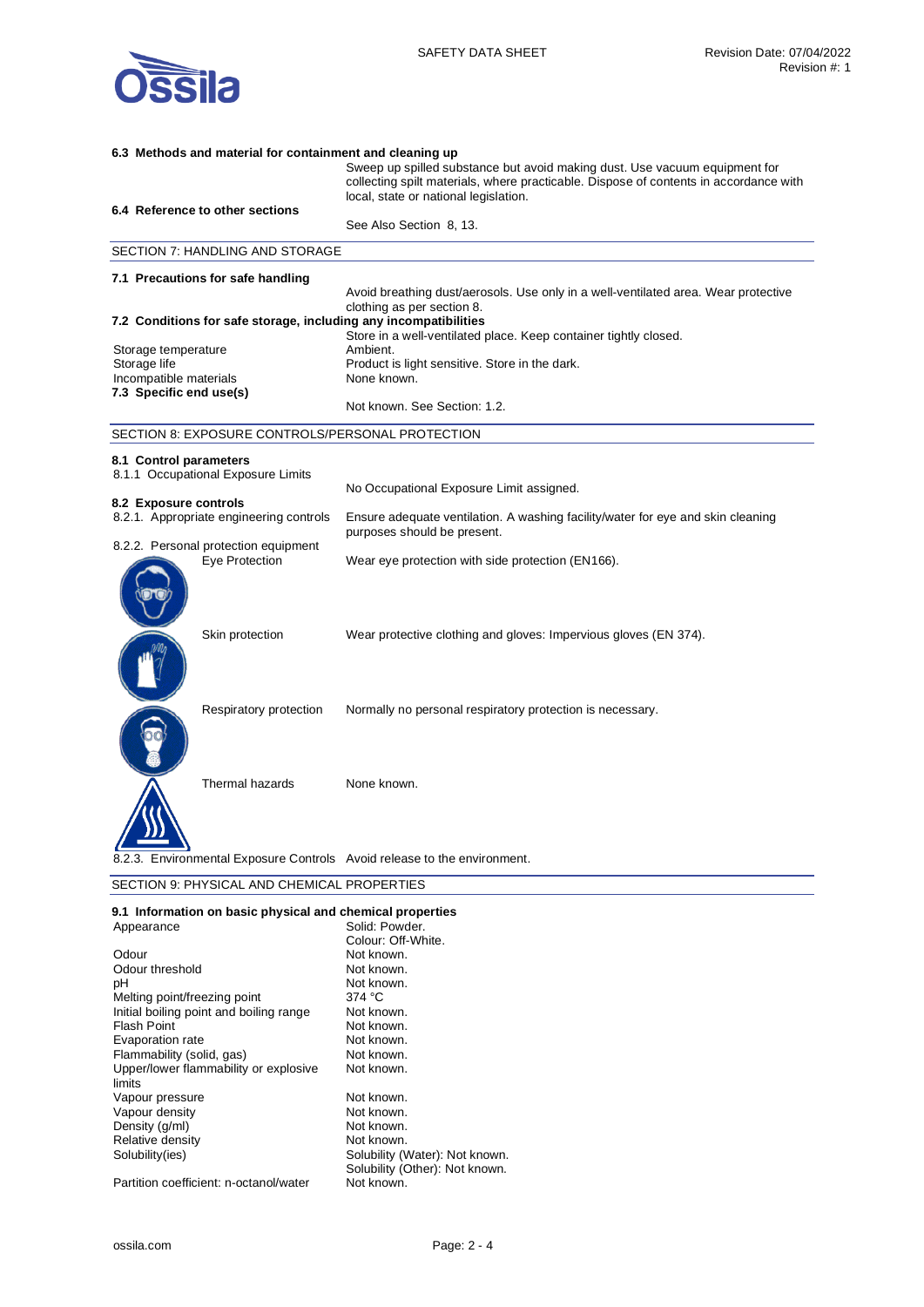

| Auto-ignition temperature                                   | Not known.                                                                           |
|-------------------------------------------------------------|--------------------------------------------------------------------------------------|
| Decomposition Temperature (°C)                              | Not known.                                                                           |
| Viscosity                                                   | Not known.                                                                           |
| <b>Explosive properties</b>                                 | Not known.                                                                           |
| Oxidising properties                                        | Not known.                                                                           |
| 9.2 Other information                                       |                                                                                      |
|                                                             | None.                                                                                |
| SECTION 10: STABILITY AND REACTIVITY                        |                                                                                      |
|                                                             |                                                                                      |
| 10.1 Reactivity                                             |                                                                                      |
|                                                             | None anticipated.                                                                    |
| 10.2 Chemical Stability                                     |                                                                                      |
| 10.3 Possibility of hazardous reactions                     | Stable under normal conditions.                                                      |
|                                                             | Not known.                                                                           |
| 10.4 Conditions to avoid                                    |                                                                                      |
|                                                             | Not known.                                                                           |
| 10.5 Incompatible materials                                 |                                                                                      |
|                                                             | Not known.                                                                           |
| 10.6 Hazardous decomposition products                       |                                                                                      |
|                                                             | No hazardous decomposition products known.                                           |
| SECTION 11: TOXICOLOGICAL INFORMATION                       |                                                                                      |
|                                                             |                                                                                      |
| 11.1 Information on toxicological effects                   |                                                                                      |
| Acute toxicity - Ingestion<br>Acute toxicity - Skin Contact | Not classified.<br>Not classified.                                                   |
| Acute toxicity - Inhalation                                 | Not classified.                                                                      |
| Skin corrosion/irritation                                   | Not classified.                                                                      |
| Serious eye damage/irritation                               | Not classified.                                                                      |
| Skin sensitization data                                     | Not classified.                                                                      |
| Respiratory sensitization data                              | Not classified.                                                                      |
| Germ cell mutagenicity                                      | Not classified.                                                                      |
| Carcinogenicity                                             | Not classified.                                                                      |
| Reproductive toxicity                                       | Not classified.                                                                      |
| Lactation                                                   | Not classified.                                                                      |
| STOT - single exposure                                      | Not classified.                                                                      |
| STOT - repeated exposure                                    | Not classified.                                                                      |
| Aspiration hazard                                           | Not classified.                                                                      |
| 11.2 Other information                                      |                                                                                      |
|                                                             | Not known.                                                                           |
| SECTION 12: ECOLOGICAL INFORMATION                          |                                                                                      |
| 12.1 Toxicity                                               |                                                                                      |
| Toxicity - Aquatic invertebrates                            | Not known.                                                                           |
| Toxicity - Fish                                             | Not known.                                                                           |
| Toxicity - Algae                                            | Not known.                                                                           |
| Toxicity - Sediment Compartment                             | Not classified.                                                                      |
| <b>Toxicity - Terrestrial Compartment</b>                   | Not classified.                                                                      |
| 12.2 Persistence and Degradation                            |                                                                                      |
|                                                             | Not known.                                                                           |
| 12.3 Bioaccumulative potential                              |                                                                                      |
|                                                             | Not known.                                                                           |
| 12.4 Mobility in soil                                       |                                                                                      |
|                                                             | Not known.                                                                           |
| 12.5 Results of PBT and vPvB assessment                     |                                                                                      |
| 12.6 Other adverse effects                                  | Not known.                                                                           |
|                                                             | Not known.                                                                           |
|                                                             |                                                                                      |
| SECTION 13: DISPOSAL CONSIDERATIONS                         |                                                                                      |
| 13.1 Waste treatment methods                                |                                                                                      |
|                                                             | Dispose of contents in accordance with local, state or national legislation. Recycle |
|                                                             | only completely emptied packaging. Normal disposal is via incineration operated by   |
|                                                             | an accredited disposal contractor. Send to a licensed recycler, reclaimer or         |

**13.2 Additional Information** 

Disposal should be in accordance with local, state or national legislation.

incinerator.